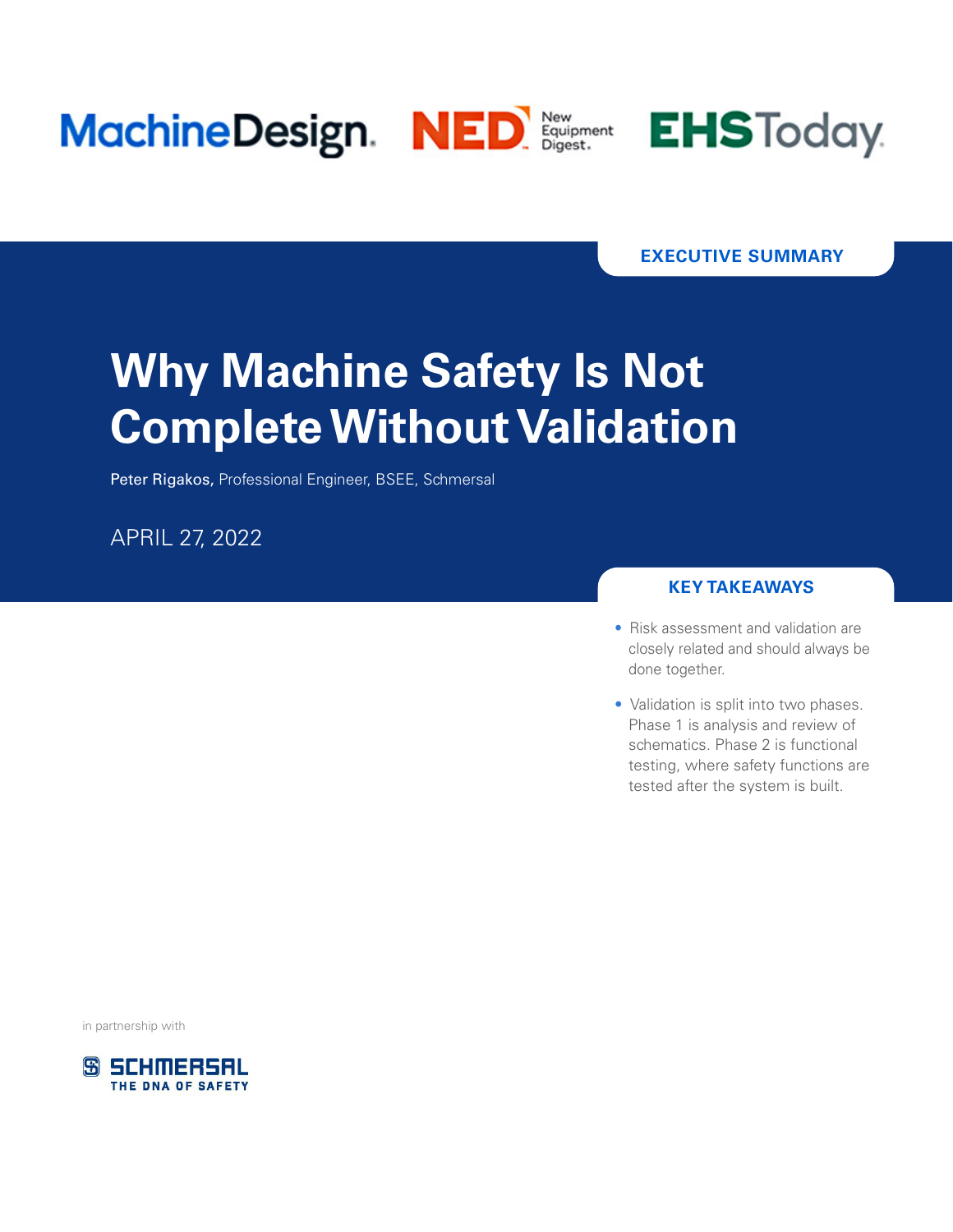### **OVERVIEW**

Conducting a risk assessment is not enough to declare a system safe and ready to use in production. Validation is necessary to complete the machine safety evaluation process. Using the Schmersal machine safety mindset and fundamental building blocks, the design, installation, and testing of safety systems can be correctly executed, along with validation phases to establish machine safety.

## **CONTEXT**

Following previous webinars on Building a Machine Safety Mindset and Risk Assessment Methods, Peter Rigakos discussed why validation is essential and summarized the phases and steps of validation required to complement risk assessment and ensure machine safety.

### KEY TAKEAWAYS

#### **Risk assessment and validation are closely related and should always be done together.**

Risk assessment is fundamentally important to all safety. It's the beginning of the path—the discovery phase—to properly applying safety to facilities, equipment, and machines. At the other end of the path is validation; machine safety is not complete without validation.

#### **Figure 1: Building blocks for machine safety**



#### Validation is our final step [in ensuring machine safety].

*Peter Rigakos, Schmersal*

Many machine-related injuries in facilities could have been prevented. Sometimes, an injury is the result of a guard that was bypassed, or a legacy machine that did not have the safeguarding installed. At other times, the cause is clear negligence that is easy to spot. However, there are some cases in which determining why an injury happened it not so obvious. The answers are hiding in the wiring or how the machine was safety programmed. These cases point to fundamental errors that could have been caught if the machine was properly validated.





These steps (shown in Figure 2) are fundamental to ensure that risk assessments are properly conducted. The goal of risk assessment is not to determine whether the machine is worth upgrading. It is to determine if a machine is safe. If the risk assessment shows that a machine is not safe, it should be upgraded, regardless of how long it has left in service.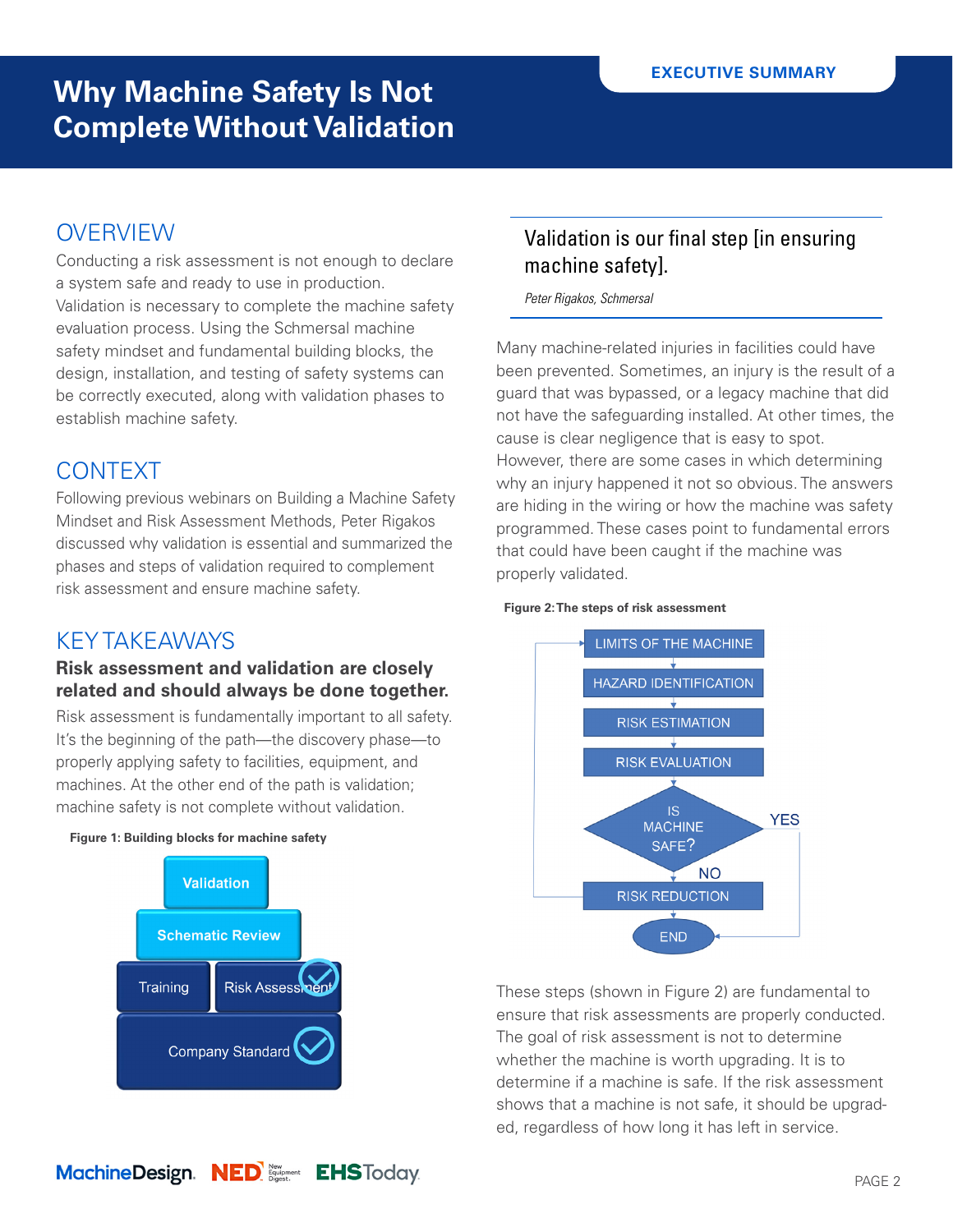The gap between risk assessment and upgrade is where validation needs to be done. On existing equipment, this should be addressed and prioritized, but not rushed. Rushing increases the risk of installing the wrong components, installing without review of the wiring, etc.

Part of the risk assessment process is identifying control measures that are chosen to mitigate risks. Control measures include Safety Integrity Level (SIL), which can only be used on electronic devices, while Performance Level can be used for electronic, pneumatic, or hydraulic devices. (When designing safety circuits for machines, typically electronic and either pneumatic or hydraulic are used.) Once the Performance Level or SIL has been chosen, this is where the validation process begins.

Performance Level is needed in a risk assessment if the solution to mitigate the risk is an electrical device. However, if the control measure to mitigate the risk uses a mechanical device, a Performance Level is not required.

Validation is more than testing the machine physically once it is built. It also requires checking the drawings to ensure the safety function is wired as per the Performance Level called out in the risk assessment. Then, when the system is built, validation continues with physical checks of the safety function by applying test faults.

When risk assessment is provided as a service, if the assessment suggests the use of an electronic, pneumatic, or hydraulic device, it is important to ensure that the Performance Level required is also noted as part of the service.

**Validation is split into two phases. Phase 1 is analysis and review of schematics. Phase 2 is functional testing, where safety functions are tested after the system is built.**

Details of each phase of validation are summarized below.

**Phase 1, Design Validation** — This includes:

- Safety functions. Each safety function (input, logic, output) needs to be determined and listed accordingly.
- Performance Level required. This is needed for each safety function and comes from the risk assessment.
- Design architecture. Determine which category applies to the design. Category B, 1, 2, 3, or 4, and Performance Levels work together to make a circuit safe. The controls safety standard ISO 13849 offers guidance on the Performance Level required.
- Statistical data. This is data about architecture, common cause failure (CCF), diagnostic coverage rate (DCavg), and average component quality (MTTF). The majority of this information is provided by the manufacturer of the device and can be put it into a formula to calculate Performance Level. If statistical data for a device is unavailable, the Annex of ISO 13849 provides approximate data to input. Remember: A chain is only as strong as its weakest link.
- Review schematics. Schematic review should be done by a professional other than the original designer and should confirm all items in the previous three steps. Safety PLC (SPLC) programs, or any kind of safety device programming, should be a part of the schematic review process to catch any potential errors.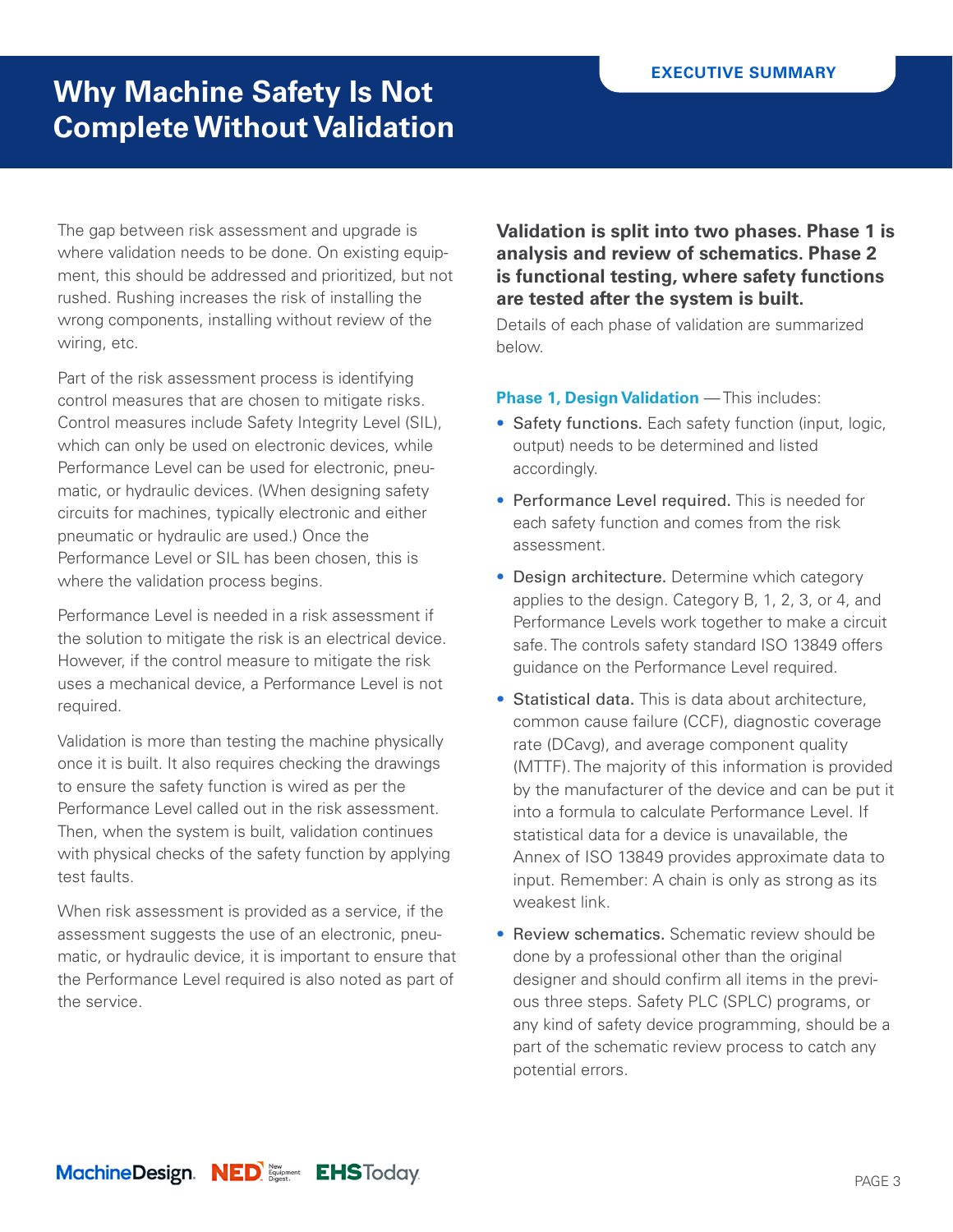

**Figure 3: An example of block programming**

**Phase 2, Functional Testing** — This is the process of testing each safety function after Phase 1 is complete. Functional testing can be conducted on a new machine if the machine is built first, in the location where it will be in production, and on an existing machine, provided it will not be moved to a new location. If the machine is moved, validation should be repeated.

For each safety function, short circuits and faults should be deliberately applied to confirm that the system will fail to a safe state.

Although testing is done during Phase 2 of validation, test plans can be prepared by the designer in Phase 1 as the system is being designed. Some organizations create test plans after the design is complete and/or use a third-party company to create the test procedure using drawings and information from Phase 1. Review of SPLC programming should be happening during the schematic review of Phase 1; however, if this was not completed in Phase 1, it must be tested as part of Phase 2.

After the design process and initial testing, subsequent testing should occur any time components are affected by an update or installation, when adding other systems, or when growing a system or machine. In addition, when standards change or there is new research released internally, staff should be updated on the changes and the associated new requirements.

Third-party companies can help with some or all of the validation steps and provide the documentation.